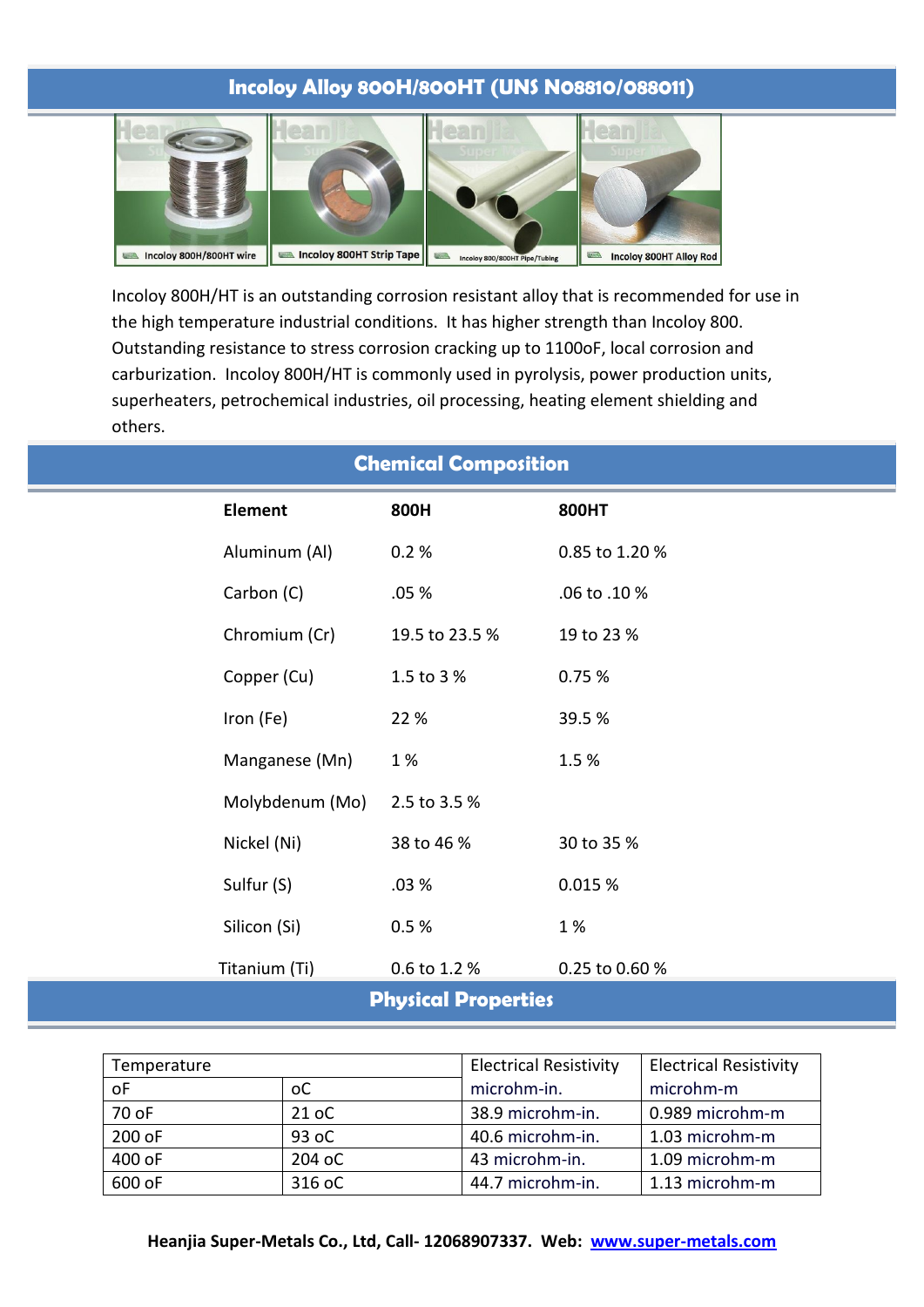### **Mean Coefficient of Thermal Expansion**

| Temperature |        | Inch/inchoF                      | $Cm/cm.$ oC                  |
|-------------|--------|----------------------------------|------------------------------|
| οF          | оC     |                                  |                              |
| 200 oF      | 93 oC  | 7.9 x 10(-6) inch/inch.oF        | 14.4 x 10(-6) cm/cmoC        |
| 400 oF      | 204 oC | 8.8 x 10(-6) inch/inch.oF        | 15.9 x 10(-6) cm/cmoC        |
| 600 oF      | 316 oC | $9 \times 10(-6)$ inch/inch.oF   | 16.2 x 10(-6) cm/cmoC        |
| 800 oF      | 427 oC | 9.2 x 10(-6) inch/inch.oF        | 16.5 x 10(-6) cm/cmoC        |
| 1000 oF     | 538 oC | 9.4 x 10(-6) inch/inch.oF        | 16.8 x 10(-6) cm/cmoC        |
| 1200 oF     | 649 oC | $9.6 \times 10(-6)$ inch/inch.oF | $17.1 \times 10(-6)$ cm/cmoC |
| 1400 oF     | 760 oC | 9.9 x 10(-6) inch/inch.oF        | 17.5 x 10(-6) cm/cmoC        |
| 1600 oF     | 871 oC | 10.2 x 10(-6) inch/inch.oF       | 18 x 10(-6) cm/cmoC          |

# **Thermal Conductivity**

| Temperature |        | Btu-in/ft <sup>2</sup> -hr-°F     | $W/m-K$    |  |
|-------------|--------|-----------------------------------|------------|--|
| oF          | оC     |                                   |            |  |
| 70 oF       | 21 oC  | 80 Btu-in/ft <sup>2</sup> -hr-°F  | 11.5 W/m-K |  |
| 200 oF      | 93 oC  | 89 Btu-in/ft <sup>2</sup> -hr-°F  | 12.8 W/m-K |  |
| 400 oF      | 204 oC | 103 Btu-in/ft <sup>2</sup> -hr-°F | 14.8 W/m-K |  |
| 600 oF      | 316 oC | 115 Btu-in/ft <sup>2</sup> -hr-°F | 16.6 W/m-K |  |
| 800 oF      | 427 oC | 127 Btu-in/ft <sup>2</sup> -hr-°F | 18.3 W/m-K |  |

# **Mechanical Properties**

| Alloy | Form                     | Condition  | Tensile strength, ksi | Yield Strength, ksi | Elongation % |
|-------|--------------------------|------------|-----------------------|---------------------|--------------|
| 800   | Sheet, Plate             | Annealed   | 85 ksi (586 Mpa)      | 40 ksi (276 Mpa)    | 43 %         |
| 800   | Sheet, Plate, Strip, Bar | Annealed   | 75 ksi (520 Mpa)      | 30 ksi (205 Mpa)    | 30%          |
| 800H  | Sheet, Plate             | <b>SHT</b> | 80 ksi (552 Mpa)      | 35 ksi (241 Mpa)    | 47 %         |
| 800H  | Sheet, Plate, Strip, Bar | <b>SHT</b> | 65 ksi (450 Mpa)      | 25 ksi (170 Mpa)    | 30 %         |

### **Annealed Incoloy 800H/800HT properties at 2100oF or 928oC**

| temperature |        |            | Yield Strength |            | Tensile strength |             |
|-------------|--------|------------|----------------|------------|------------------|-------------|
| οF          | оC     | Psi        | Mpa            | Psi        | Mpa              | % in 2 inch |
| 70 oF       | 21 oC  | 29,000 Psi | 200 Mpa        | 77,000 Psi | 531 Mpa          | 52 %        |
| 200 oF      | 93 oC  | 24,100 Psi | 166 Mpa        | 71,000 Psi | 490 Mpa          | 53 %        |
| 600 oF      | 316 oC | 19,000 Psi | 131 Mpa        | 66,600 Psi | 459 Mpa          | 53 %        |
| 800 oF      | 427 oC | 18,100 Psi | $125$ Mpa      | 65,900 Psi | 454 Mpa          | 53 %        |
| 1000 oF     | 538 oC | 16,500 Psi | 114 Mpa        | 63500 Psi  | 438 Mpa          | 51%         |
| 1200 oF     | 649 oC | 14,800 Psi | $102$ Mpa      | 55700 Psi  | 384 Mpa          | 50 %        |
| 1400 oF     | 760 oC | 14,400 Psi | 99 Mpa         | 32300 Psi  | 223 Mpa          | 78 %        |
| 1600 oF     | 871 oC | 11,600 Psi | 80 Mpa         | 18,600 Psi | 128 Mpa          | 120 %       |
| 1800 oF     | 982 oC | 8,900 Psi  | 61 Mpa         | 10,200 Psi | 70 Mpa           | 120 %       |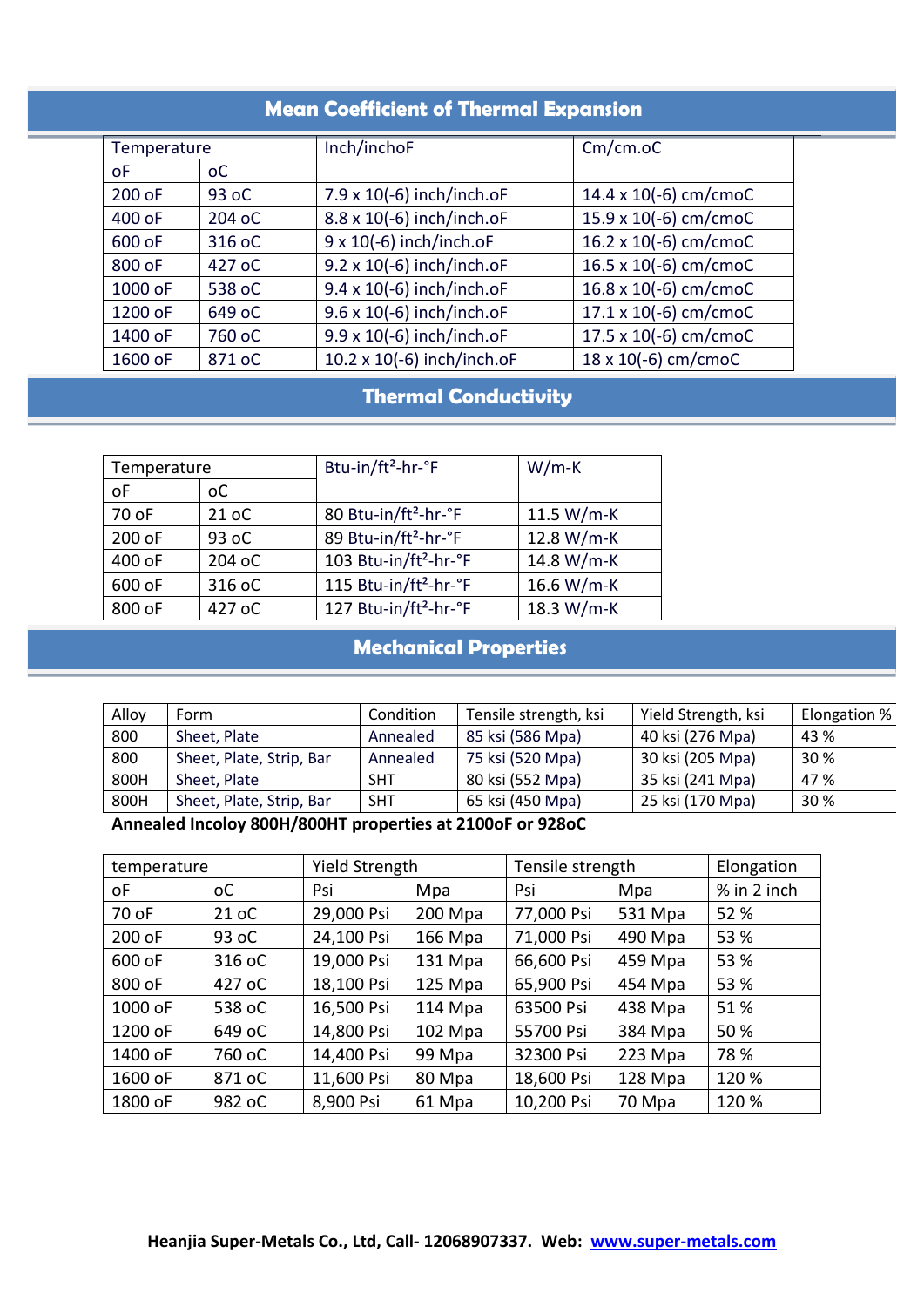## **Stress Rupture Strength**

| Temp    |                | 10,000 hours |         | 30,000 hours |           | 50,000 hours |        | 100,000 hours |           |
|---------|----------------|--------------|---------|--------------|-----------|--------------|--------|---------------|-----------|
| οF      | <sub>o</sub> C | Ksi          | Mpa     | Ksi          | Mpa       | Ksi          | Mpa    | Ksi           | Mpa       |
| 1200 oF | 650 oC         | 17.5 Ksi     | 121 Mpa | 15 Ksi       | $103$ Mpa | 14 Ksi       | 97 Mpa | 13 Ksi        | 90 Mpa    |
| 1300 oF | 705 oC         | 11 Ksi       | 76 Mpa  | 9.5 Ksi      | 66 Mpa    | 8.8 Ksi      | 61 Mpa | 8 Ksi         | 55 Mpa    |
| 1400 oF | 760 oC         | 7.3 Ksi      | 50 Mpa  | 6.3 Ksi      | 43 Mpa    | 5.8 Ksi      | 40 Mpa | 5.3 Ksi       | 37 Mpa    |
| 1500 oF | 815 oC         | 5.2 Ksi      | 36 Mpa  | 4.4 Ksi      | 30 Mpa    | 4.1 Ksi      | 28 Mpa | 3.7 Ksi       | 26 Mpa    |
| 1600 oF | 870 oC         | 3.5 Ksi      | 24 Mpa  | 3 Ksi        | 21 Mpa    | 2.8 Ksi      | 19 Mpa | 2.5 Ksi       | 17 Mpa    |
| 1700 oF | 925 oC         | 1.9 Ksi      | 13 Mpa  | 1.6 Ksi      | 11 Mpa    | 1.4 Ksi      | 10 Mpa | 1.2 Ksi       | 8.3 Mpa   |
| 1800 oF | 980 oC         | 1.2 Ksi      | 8.3 Mpa | 1 Ksi        | 6.9 Mpa   | 0.9 Ksi      | 6.2    | 0.8 Ksi       | $5.5$ Mpa |
|         |                |              |         |              |           |              | Mpa    |               |           |

#### **Corrosion Resistance**

The resistance to corrosion in the aqueous media at the intermediate temperatures is excellent. The high concentration of nickel and chromium give the Incoloy alloys superior resistance to oxidation. The concentration of chromium enhances the production of protected surface oxide and the concentration of nickel improves the security during cyclic exposure in the high temperature conditions. The scaling resistance of **Incoloy 800H and 800HT alloy** is noticed in the rigorous cyclic oxidations analysis at the temperature ranges of 1800oF to 2000oF. The analysis are made in the air and consecutive exposures to the above temperatures for 15 minutes and quenched in air for five minutes. The samples are set for 1000 hours for cyclic exposure with the intermittent eradication for the measuring the mass variations.

| Alloy                     | <b>Corrosion Rate</b> |      |
|---------------------------|-----------------------|------|
|                           | mpy                   | mm/y |
| INCOLOY alloys 800H/800HT | 6.0                   | 0.15 |
| Type 310 Stainless Steel  | 8.9                   | 0.23 |
| Type 309 Stainless Steel  | 84.5                  | 2.15 |
| Type 304 Stainless Steel  | Complete oxidation    |      |

In the above table, the consequences of oxidation analysis made in the fire box of a filtration furnace are provided. The furnace was set at temperature between 1600oF to 2100oF or 870oC to 1150oC and burnt by fuel in absence of sulfur. The sample was set in to furnace for three months. In the oxidized environments of chromium though reduction to nickel metal, the incoloy alloy can be employed for internal oxidation. The conditions that cause the rigorous embrittelment are due to wider oxidation of chromium that provides highly magnetic alloy. The sensitivity to the internal oxidation is reduced by the inclusion of Ni – Cr alloy. The **Incoloy 800H and 800HT alloy** consist of 46% ferrous that offers high resistance to internal oxidation.

#### **Carburization**

The significant concentration of nickel in **Incoloy 800H and 800HT alloy** provides vital resistance to carburization. In the below table resistance to carburization at the temperature from 1700oF (925oC) and 1800oF (980oC) is shown.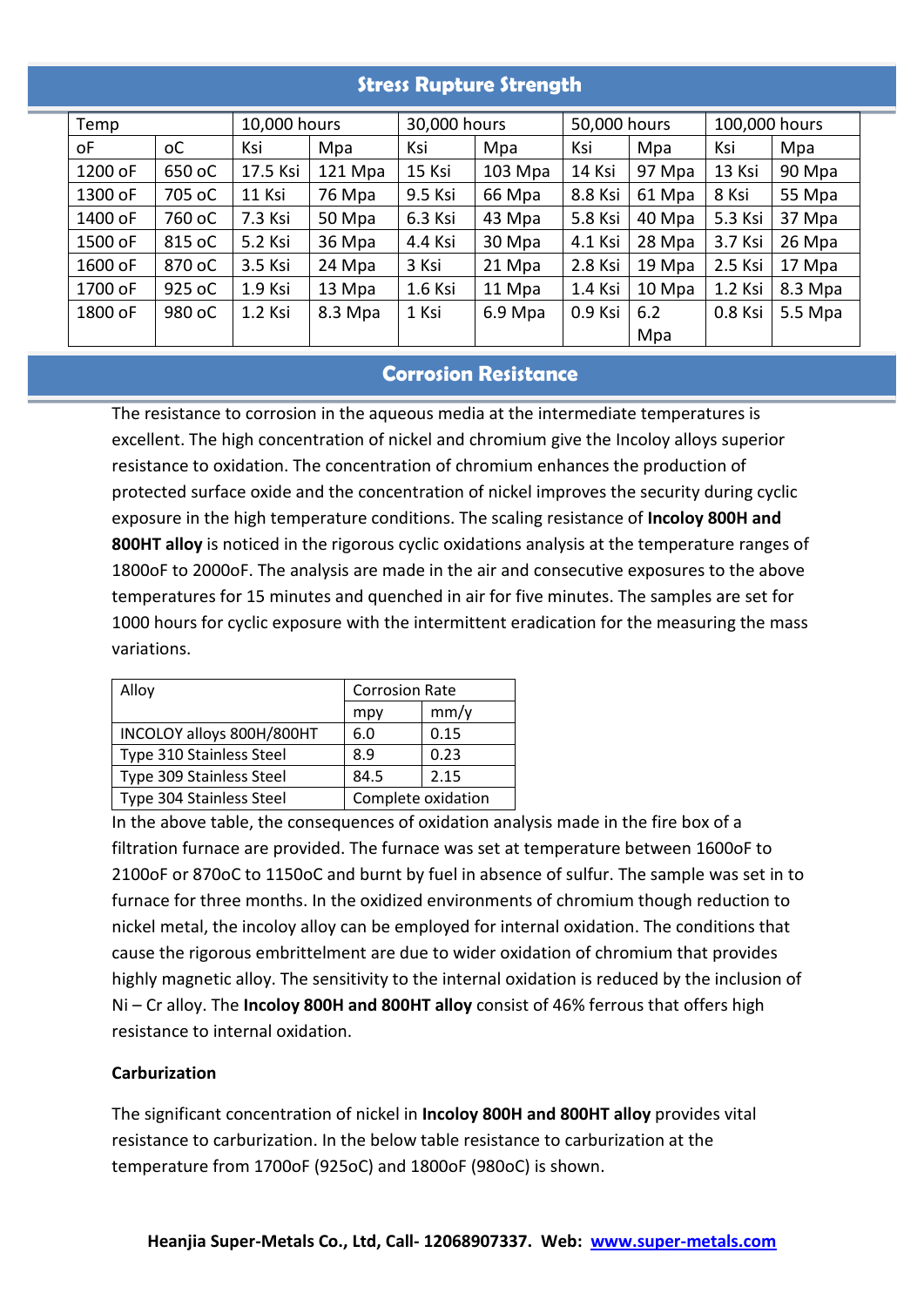| Alloy                     | Weight Gain, mg/cm(2) |                |  |
|---------------------------|-----------------------|----------------|--|
|                           |                       |                |  |
|                           | 1700oF (925oC)        | 1800oF (980oC) |  |
| INCONEL alloy 600         | 2.66                  |                |  |
| INCONEL alloy 601         | 2.72                  | 4.32           |  |
| INCOLOY alloys 800H/800HT | 4.94                  | 11.6           |  |
| Type 330 Stainless Steel  | 6.42                  | 12.4           |  |

The following table describes the superiority of Incoloy 800H and 800HT over the low concentrated nickel alloys in the 25 hours gaseous carburization analysis that is made at temperature of 2000oF or 1095oC.

| Alloy                     | Weight Gain, mg/cm(2) |
|---------------------------|-----------------------|
| <b>INCONEL alloy 600</b>  | 2.78                  |
| INCOLOY alloys 800H/800HT | 5.33                  |
| Type 310 Stainless Steel  | 18.35                 |
| Type 309 Stainless Steel  | 18.91                 |

An analysis is made in an atmosphere consisting of 2% methane hydrogen and its result are shown in the below table. The sample is kept for 100 hours in the carburizing conditions at the temperature of 2000°F or 1095°C. The results of Incoloy 800H and 800HT alloy are compared with the other alloys. The analysis conditions were comprised of 2% methane and 5% argon in the presence of hydrogen.

| Alloy                     | Weight Gain, mg/cm(2) |
|---------------------------|-----------------------|
| INCONEL alloy 600         | 12.30                 |
| <b>INCONEL alloy 601</b>  | 16.18                 |
| INCOLOY alloys 800H/800HT | 21.58                 |

### **Resistance to Sulfidation**

The high concentration of chromium in Incoloy 800H and 800HT alloy is the prime reason of excellent resistance to various sulfiding conditions at the elevated temperatures. In the oxidized environments of chromium though reduction to nickel metal, the Incoloy alloy can be employed for internal oxidation. The conditions that cause the rigorous embrittelment are due to wider oxidation of chromium that provides high magnetic alloy. The sensitivity to the internal oxidation is reduced by the inclusion of Ni – Cr alloy.

#### **Nitridation**

The analysis made on the effect of different nitriding solutions on the resistance of **Incoloy 800H and 800HT alloy** has made it clear that the alloy's resistance increases with an increase in the concentration of nickel. Incoloy 800H and 800HT alloy comprising of 32% nickel offer superior resistance to several nitriding conditions. The specimen is set in the atmosphere containing 65% hydrogen and 35% nitrogen at 11 ksi (75.8 MPa) and 1000°F 540°C) (for three years. The following shows the effects of nitridation:

|          | Depth of Nitriding |         |
|----------|--------------------|---------|
| Material | vear<br>∸          | vears ' |